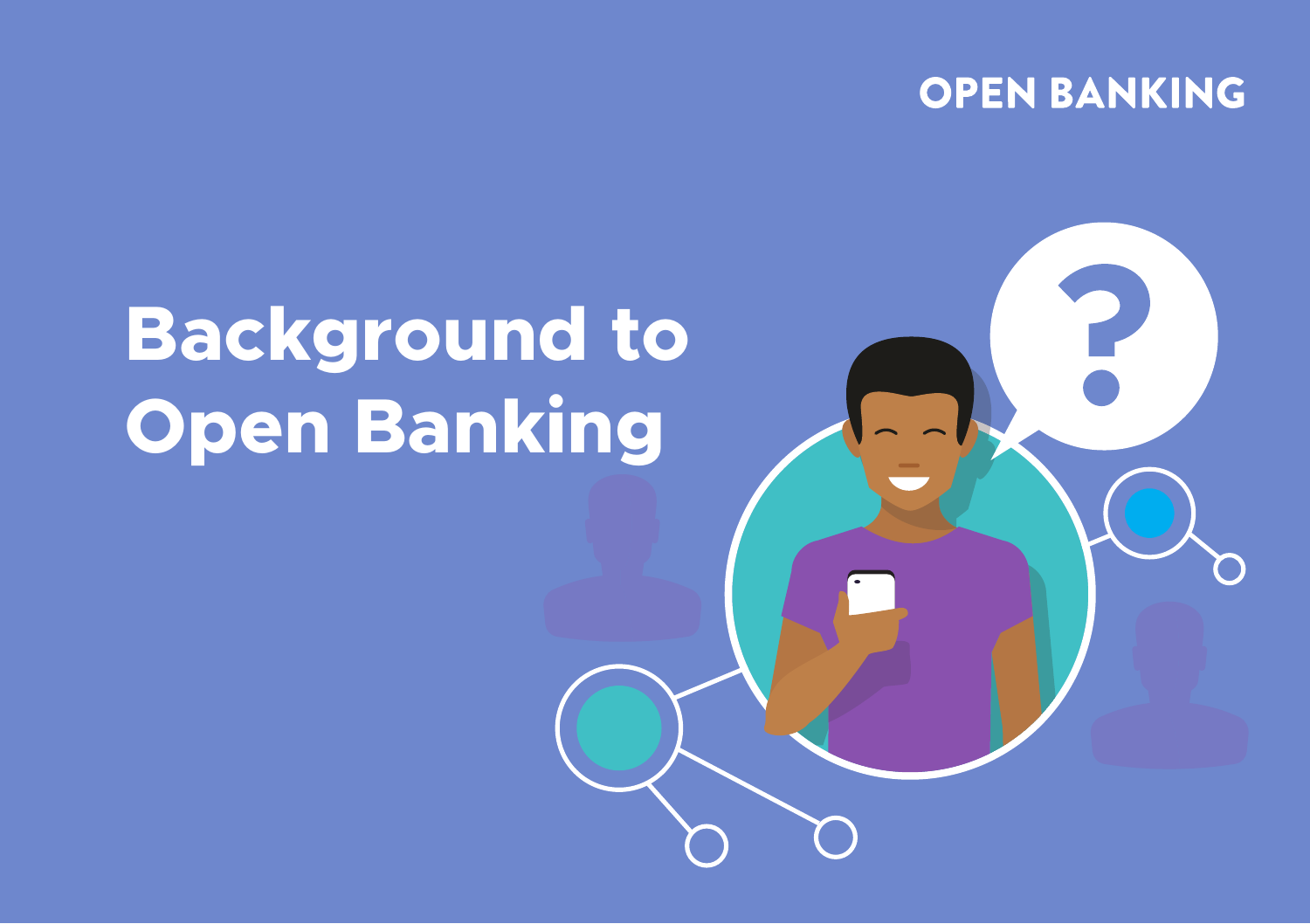## What is **Open Banking?**

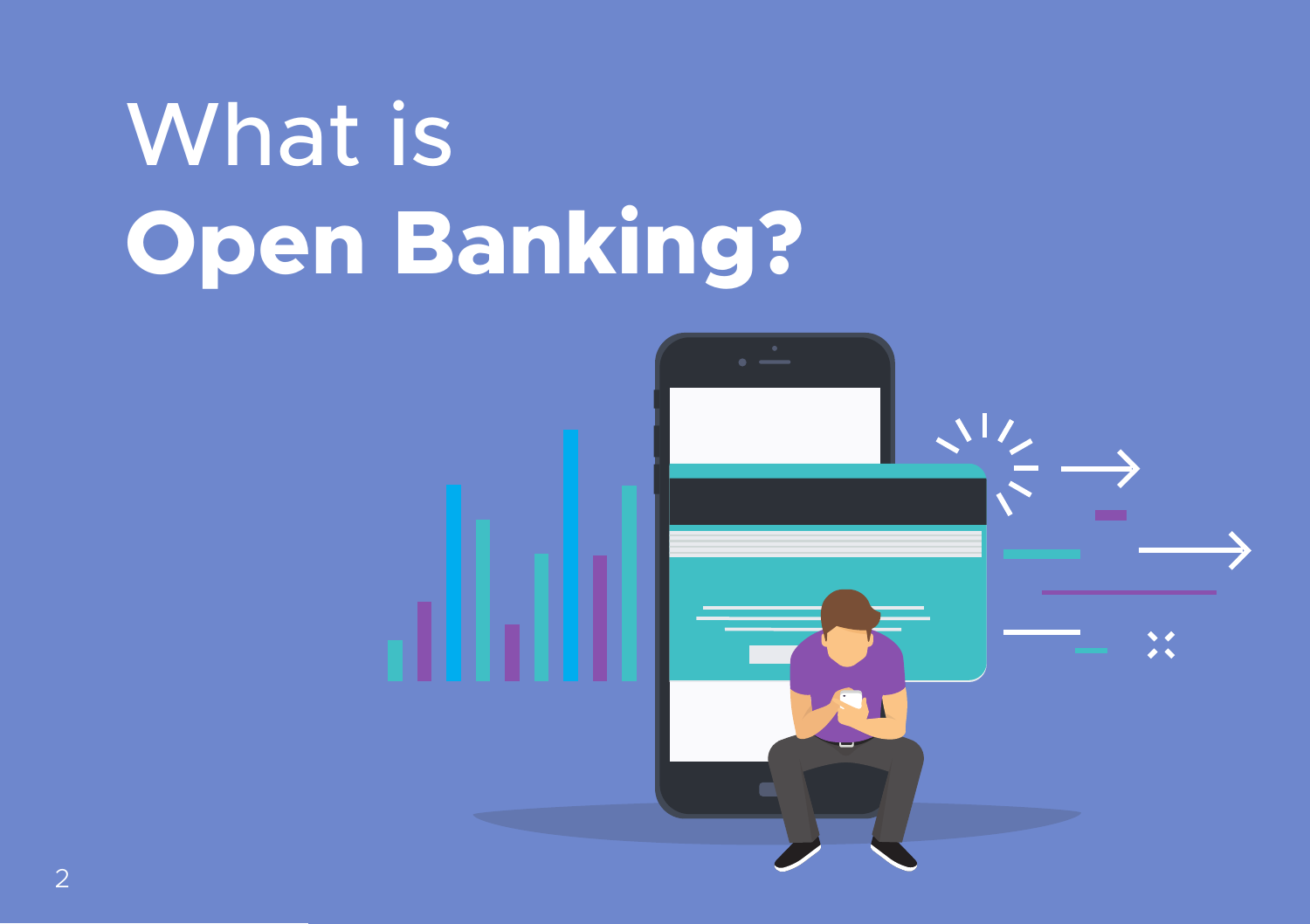**Open Banking** is a brand new, secure way for consumers including small businesses to share information, allowing new and existing companies to offer super-fast payment methods and innovative banking products.

**It has the power to revolutionise the way we move, manage and make more of our money.**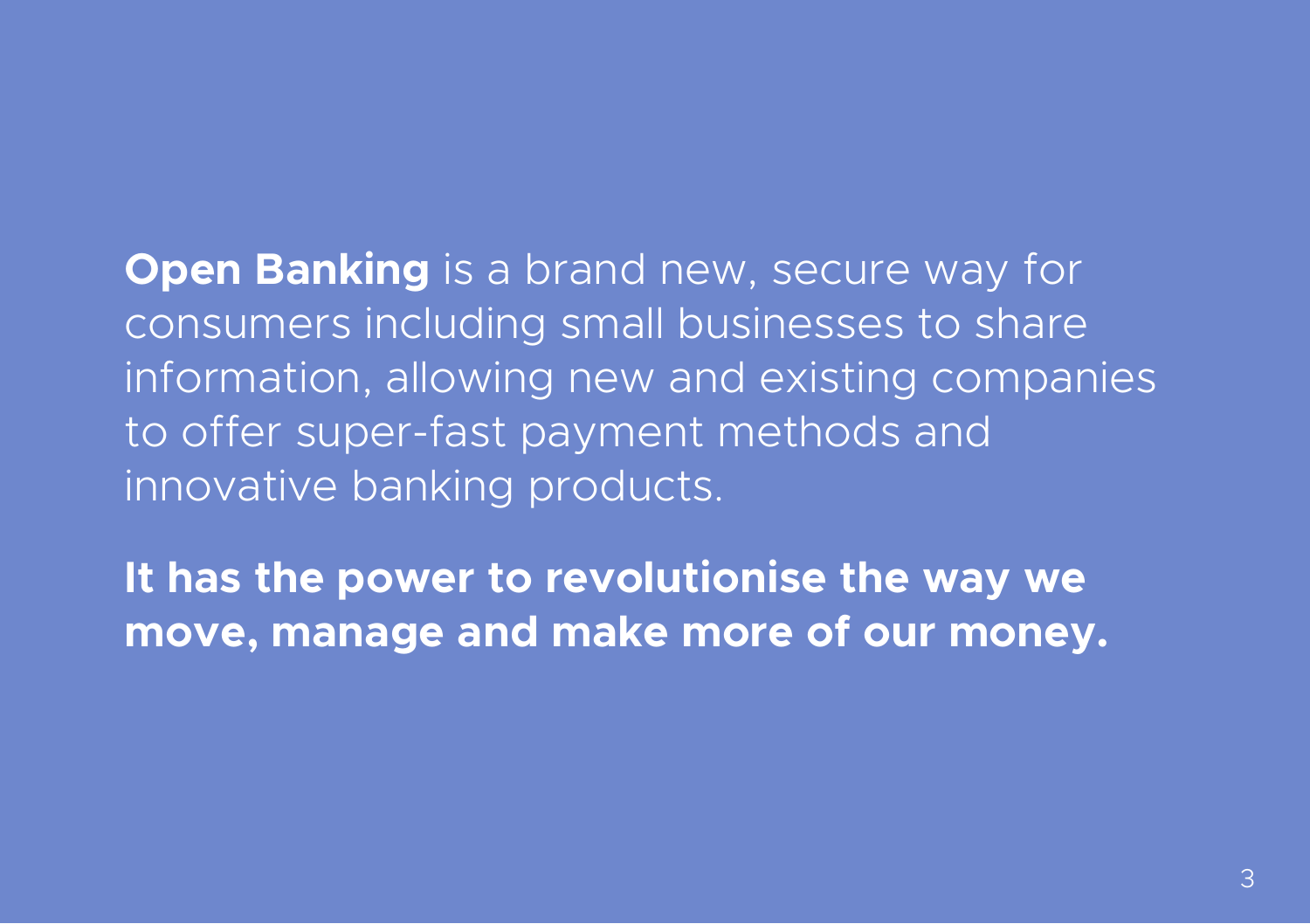# **Where has the idea come from?**

For some time, the UK Government has been looking at the way in which established large banks and building societies could make it easier for new financial services providers to offer new products, services, and a better choice for customers.

Following an investigation into the supply of retail banking services to personal current account customers and to small and medium-sized enterprises (SMEs) in the United Kingdom, it was concluded that there was a need to improve competition in retail banking and financial services.

A number of changes were proposed which they believed could improve competition and choice, and one of these changes was 'Open Banking'.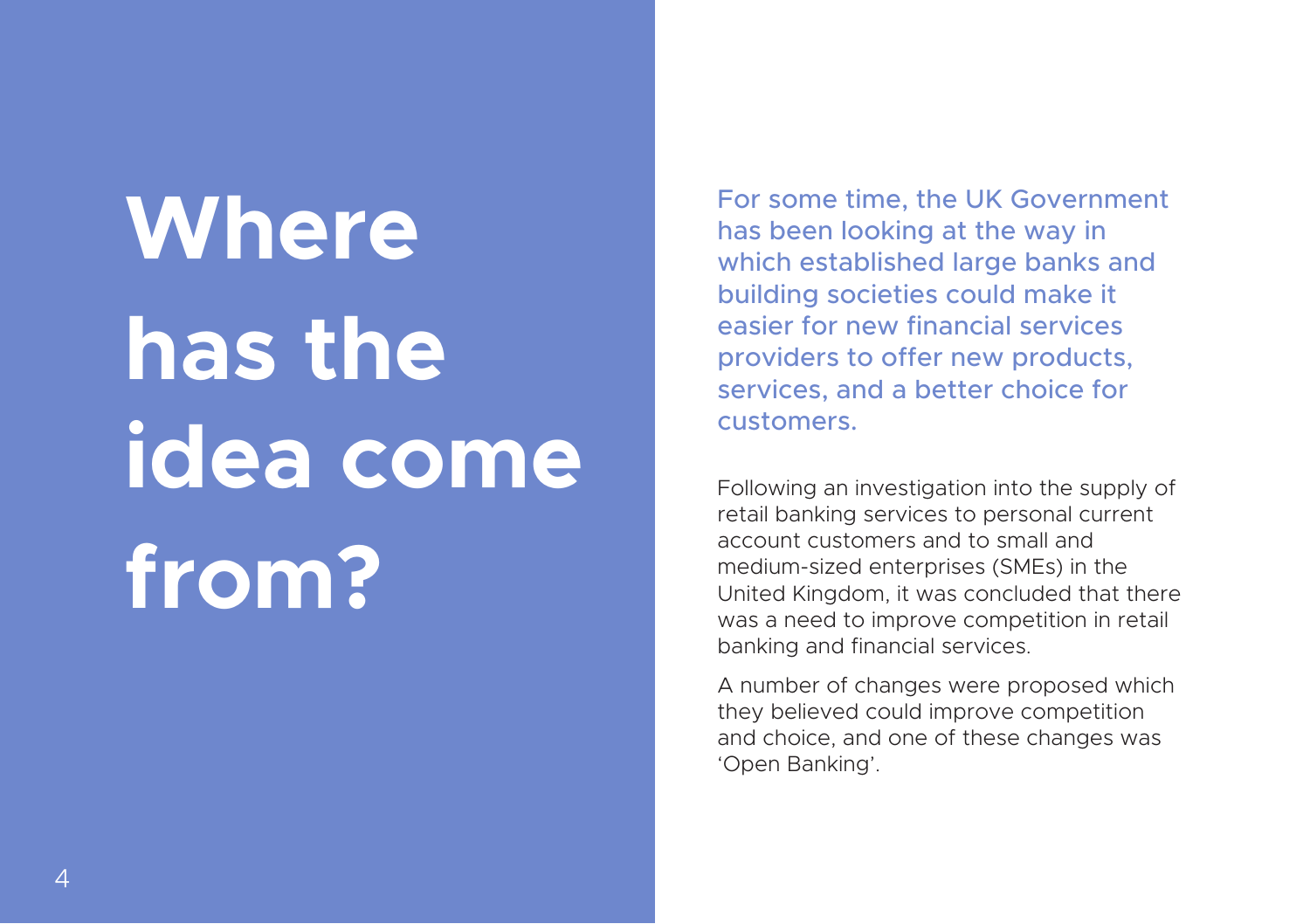Open Banking is intended to make it easier for companies to offer different and innovative services, while giving consumers more choice and more control over their money and financial information. All of this will be achieved by requiring banks and building societies to make certain information accessible to other approved companies in a standardised, straightforward and secure way and only ever with your explicit consent.

When talking about Open Banking, you will often hear reference to PSD2. This is the second Payments Services Directive which modernises European payment regulation enabling consumers including small businesses in the EU to have greater control over their financial data.

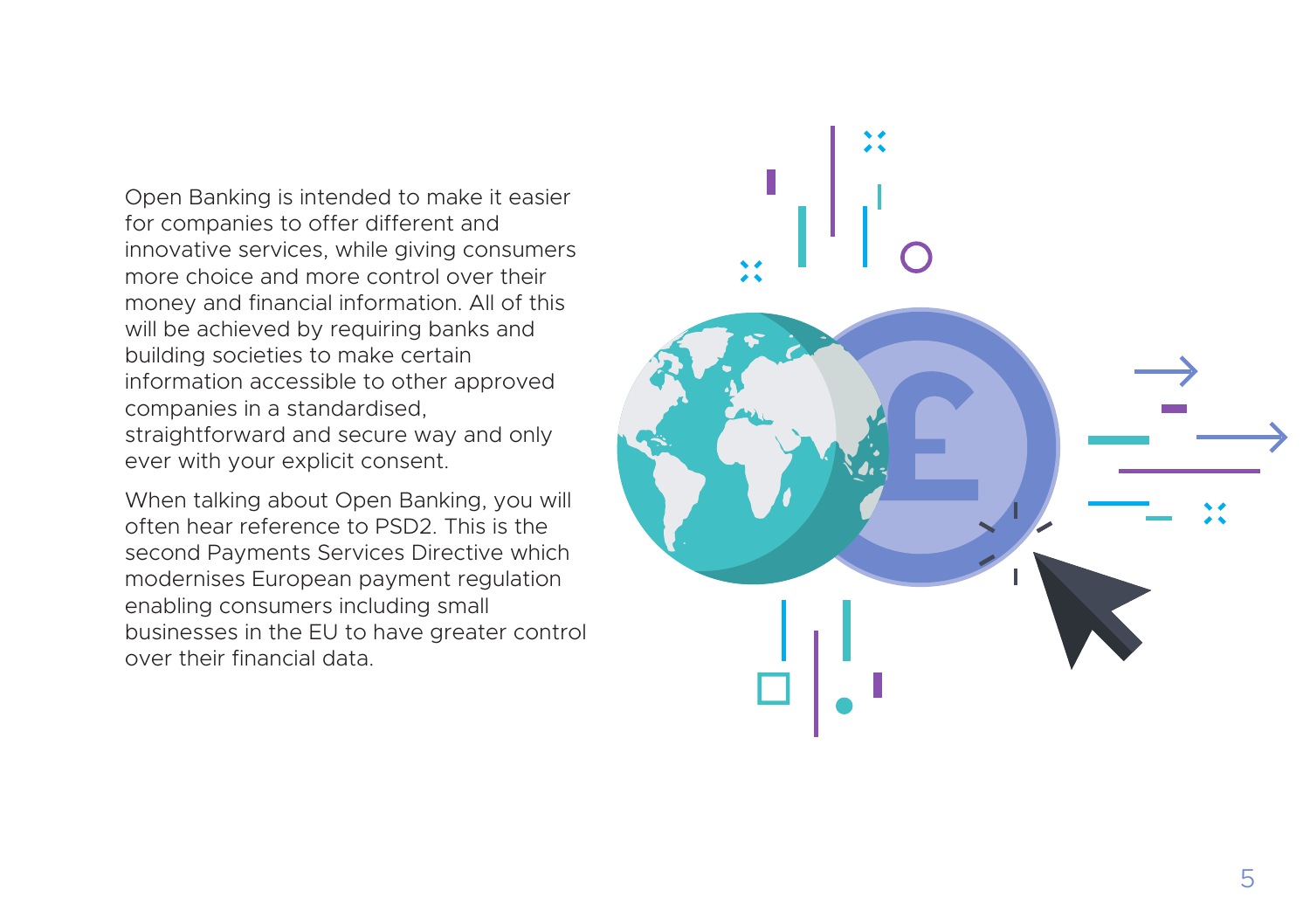

**H o w w i l l Open B a n k i n g benefit m e ?**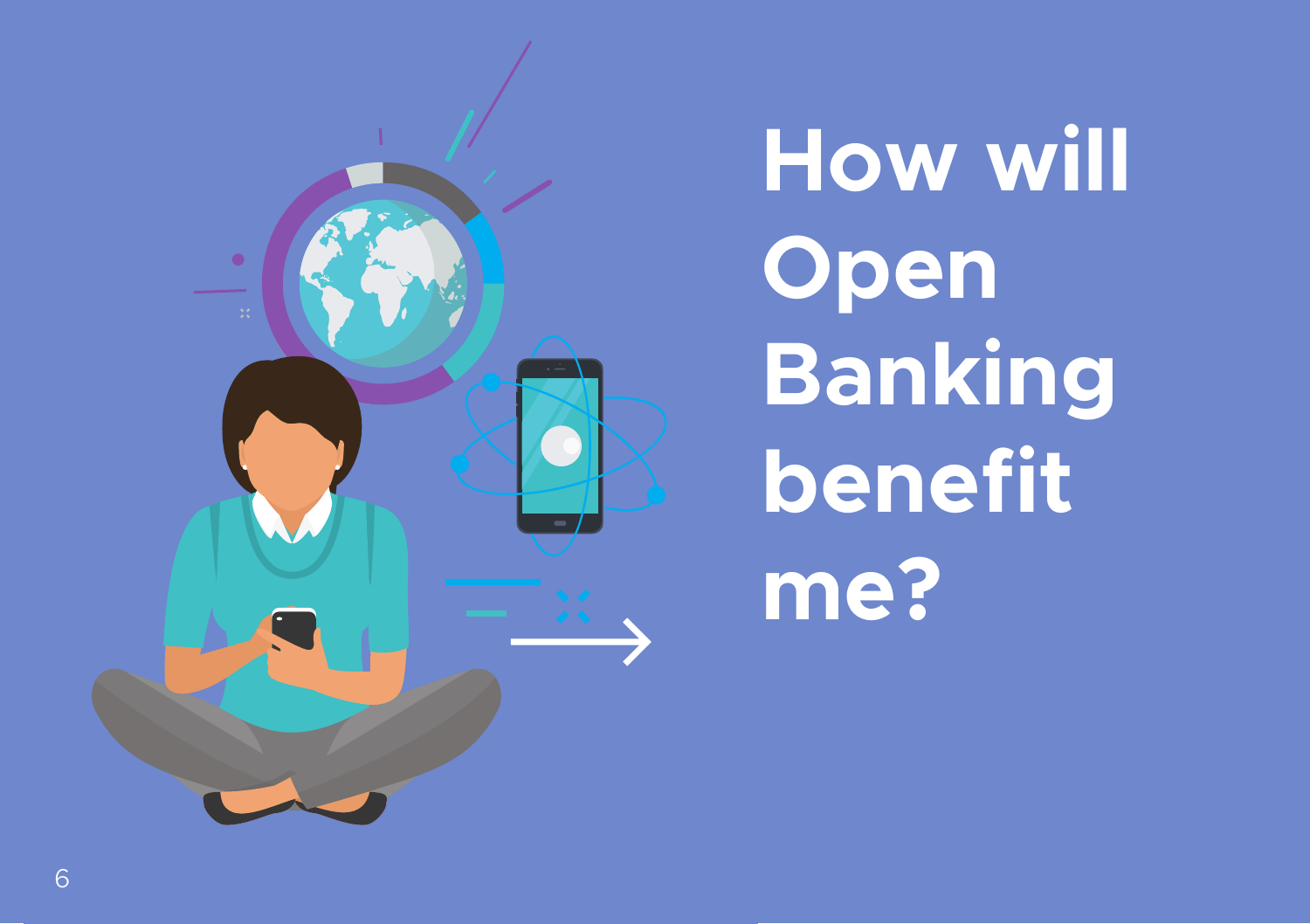Initially, Open Banking makes it easier for consumers to compare the details of current accounts and other banking services, as well as providing information about ATMs and branches.

Using the Open Banking technology and standards, in time companies will be able to develop new online and mobile applications. These applications would, potentially, give consumers including small businesses the ability to share their banking information securely with other banks, building societies and regulated companies.

#### **For personal customers, these applications could include:**

- Personal finance management which will show you where your money is being spent and where it is coming from. Usually these tools will help you analyse your fixed payments and variable/discretionary spend, to identify where you can save money, i.e. cut down on eating out, spend on clothing, etc;
- A single view of all your accounts in one place;
- Debt management tools overdraft alerts and recommendations for better products that help you choose lower interest rates or help you choose lower overdraft charges.

#### **For businesses, these applications could include:**

- Tools to help with your accounts;
- Tools to help with cash flow management that help you choose lower interest rates or help you choose lower overdraft charges;
- Tools to help you get better unsecured loan terms, etc.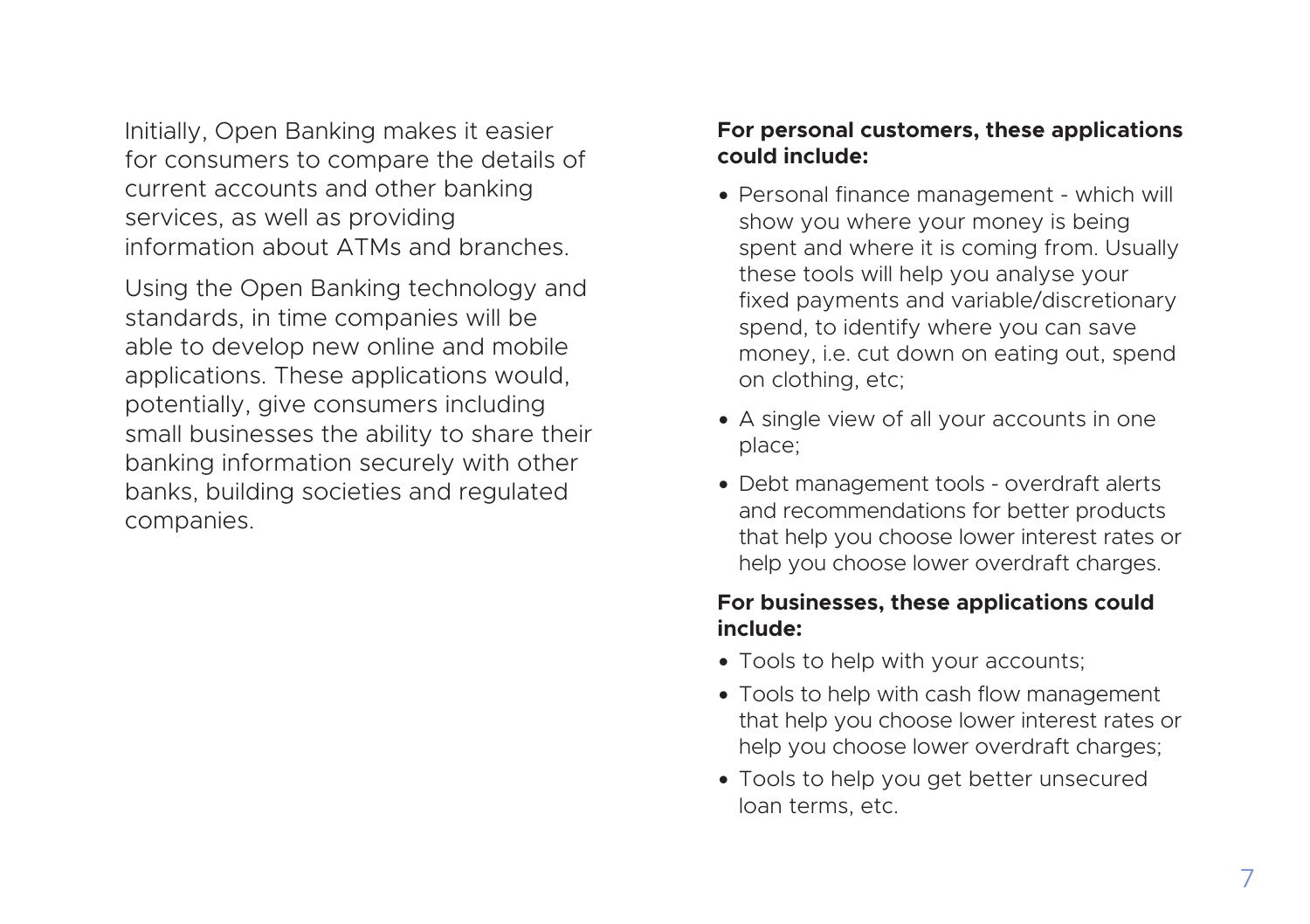*Why would I want to share my banking information with other companies?*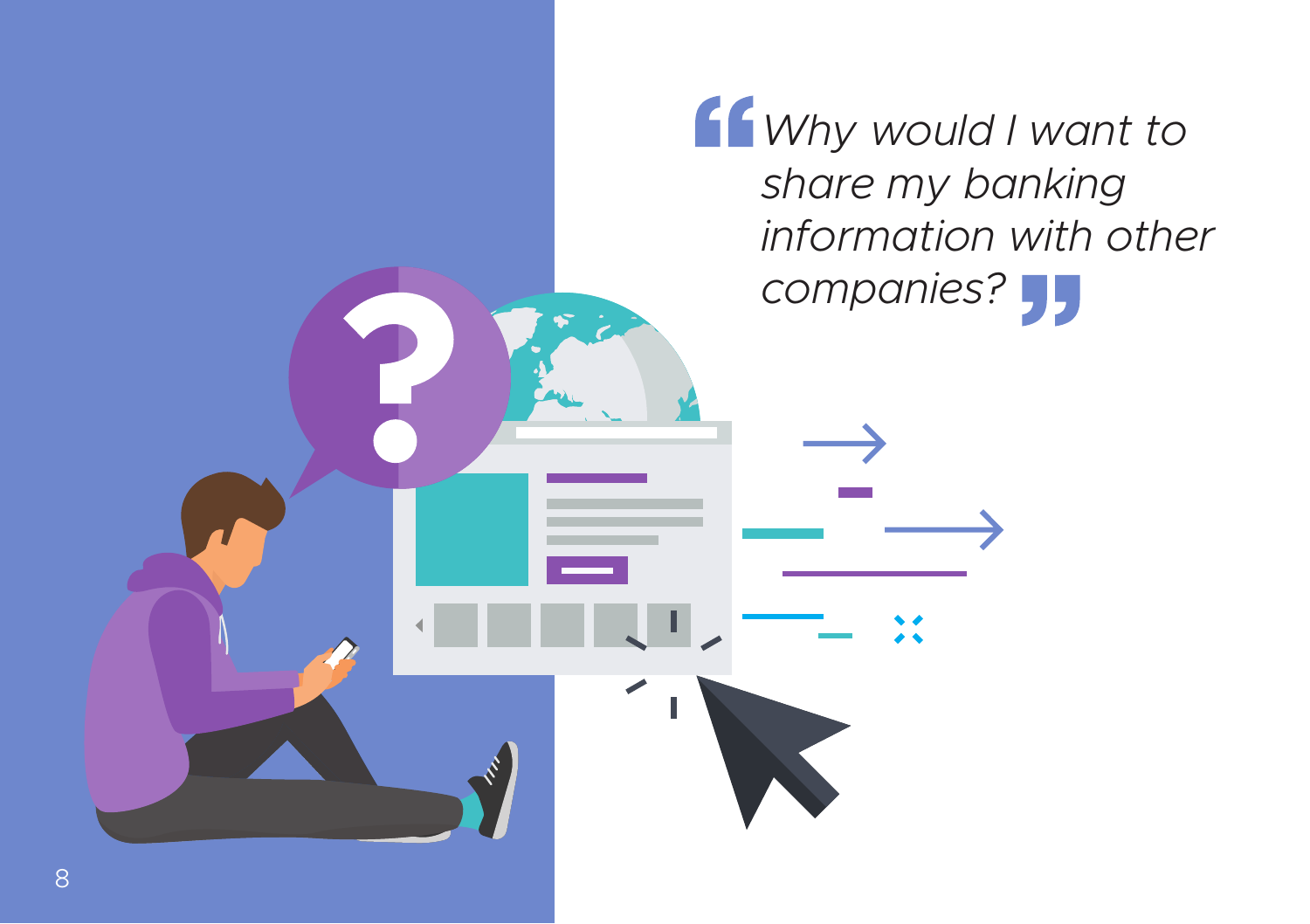### **Good question, let us tell you why.**

Let's say you are looking for a new or better banking product - sharing your information using the new technology could make it possible for you to easily find the most appropriate product for your individual needs.

Perhaps you'd like to keep better track of how much you're spending to help you save up for that dream holiday - sharing your information with a budgeting application which, for example, could help you see at a glance how well you're managing your hard earned cash.

From January 2018, there will be an alternative online payment method. Regulated companies will also be able to make payments directly from your bank account - but only after you have given your explicit consent of course.

To get the ball rolling, the nine largest UK retail banks and building societies - Barclays plc, Lloyds Banking Group plc, Santander, Danske, HSBC, RBS, BoI, Nationwide and AIBG - have a legal requirement to allow certain information to be shared securely online with other regulated companies through Open Banking. Other banks and building societies can voluntarily do the same.

This information sharing is made possible by something called Application Programming Interfaces (APIs). You may hear a lot about these; they are simple things really. APIs allow different software applications to 'talk to' each other. For example, think about the last time you ordered, tracked and paid for a taxi in a taxi app. The taxi company, your bank and Google Maps have different software apps, but APIs work in the background allowing them to share information, boosting the capability of each.

Open Banking is standardising the APIs that banks and building societies use to make payments and access information. All company apps and websites will be able to 'talk to' banks using a common approach.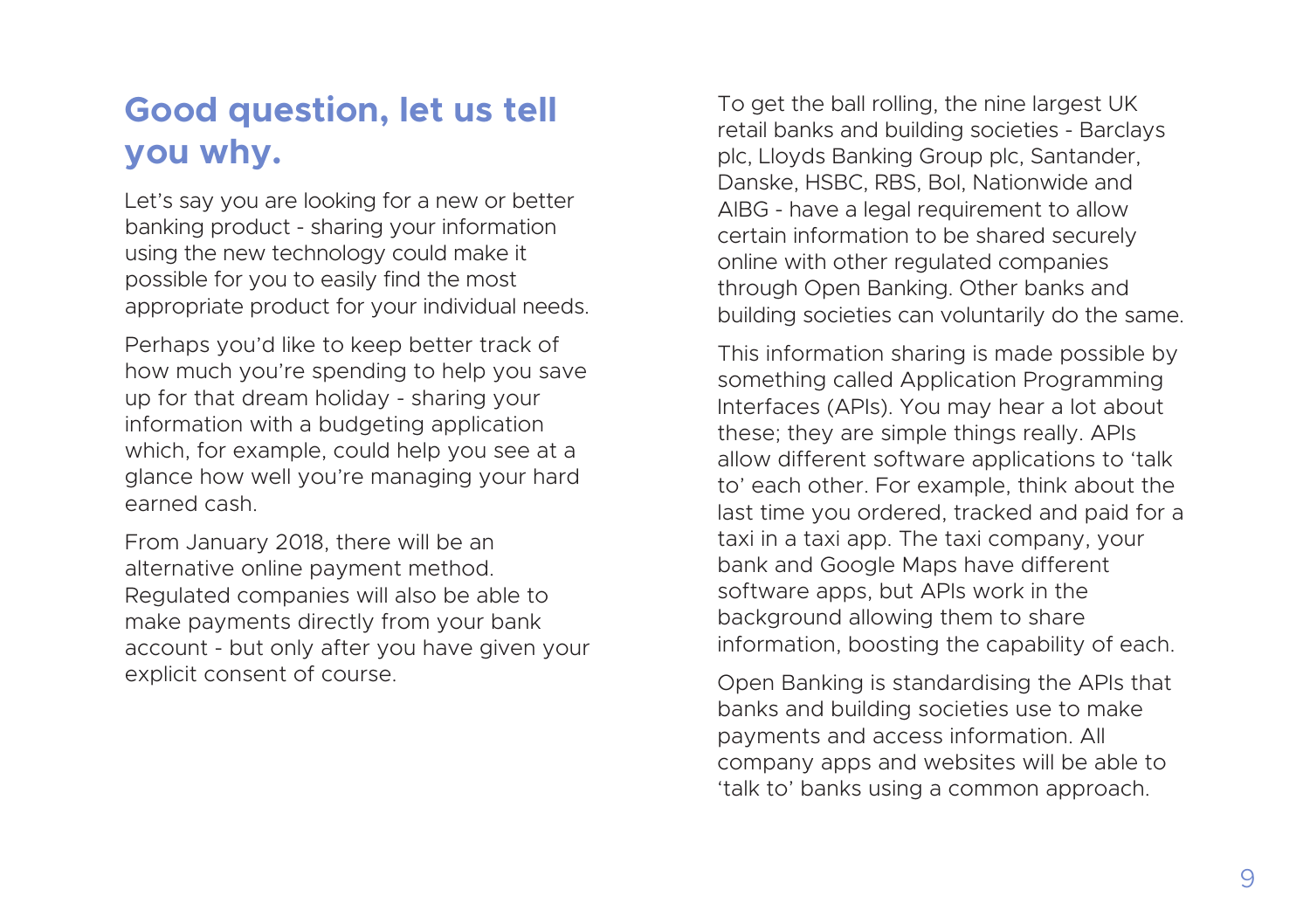**This is Gita. Gita is tired of overdraft charges and would like a little help with her budgeting.**

Gita searches on the internet for a company who can help her. After some research, she decides on a company she wants to use and which is regulated by the FCA.

Gita downloads the app that the company provides. Part of the process is for Gita to give her consent for the company to look at her bank account transactions.

Once all the necessary security checks are complete, Gita authorises her bank to share her current account information with her chosen company.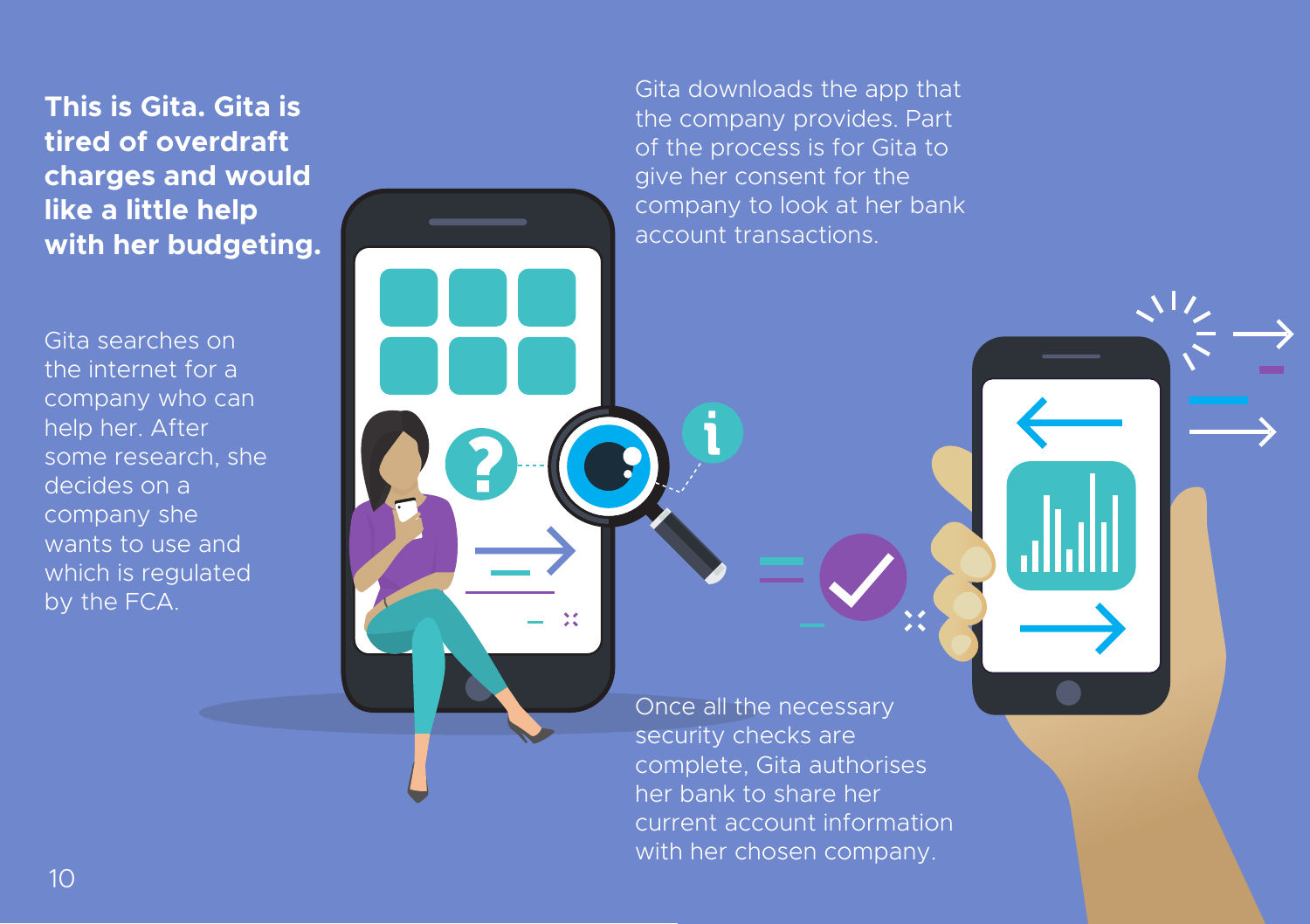Gita's bank securely provides the company with a history of her current account spending and income.

Via the app, the company offers Gita money spending advice, and suggests other current accounts with better overdraft terms. Gita decides to switch her bank account.

> **Gita is happy, she is in control of her money.**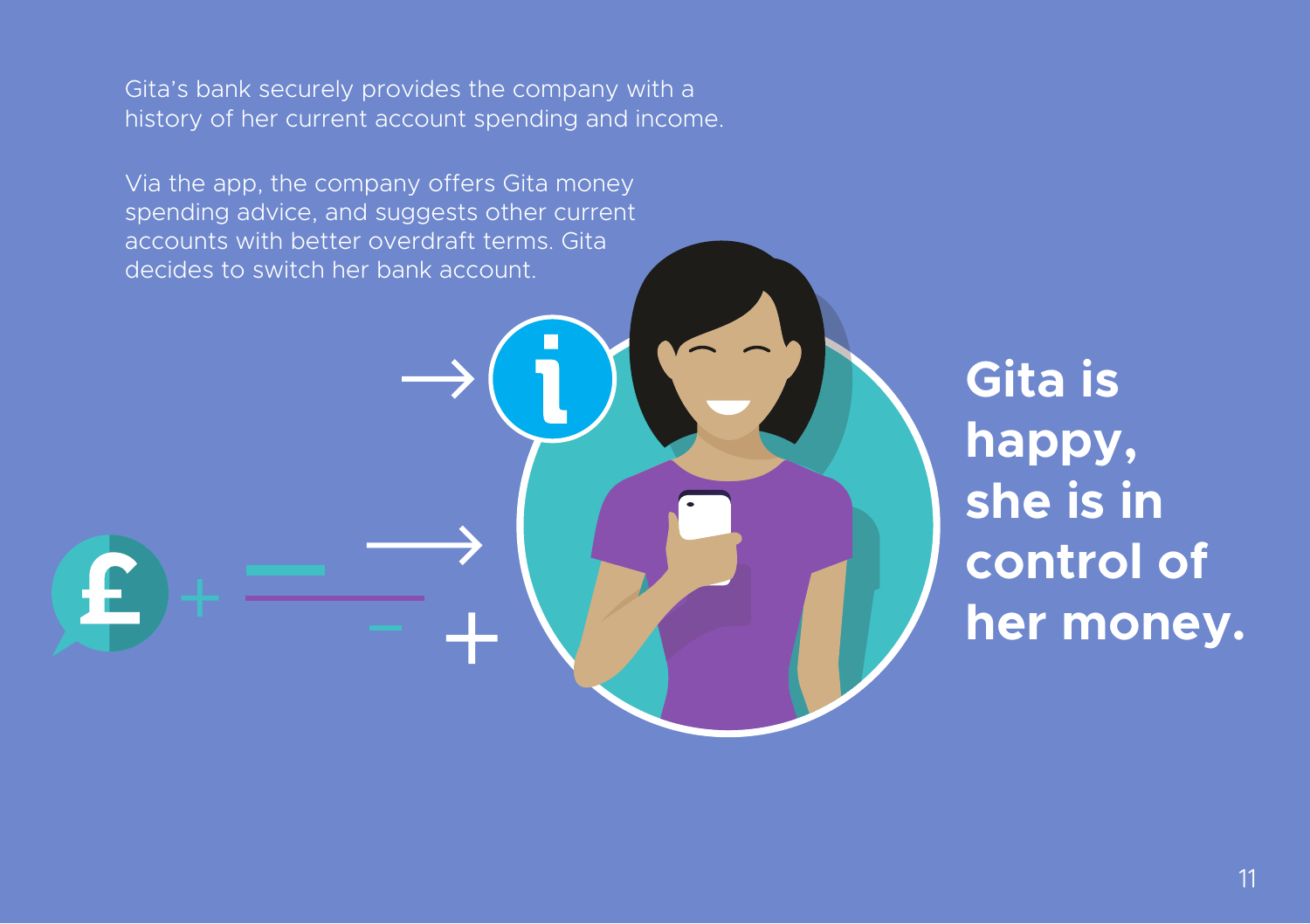### **Andrew's old banger is on its last legs. He's searching for credit to finance a new car.**

Andrew finds a Price Comparison Website regulated by the FCA. He enters the details about the car he wants, how much he'd like to borrow, and for how long he would like the loan.

Andrew authorises his bank to share 12 months of his income and spending history with his chosen company.

As a result, Andrew receives a more personalised and tailored quote.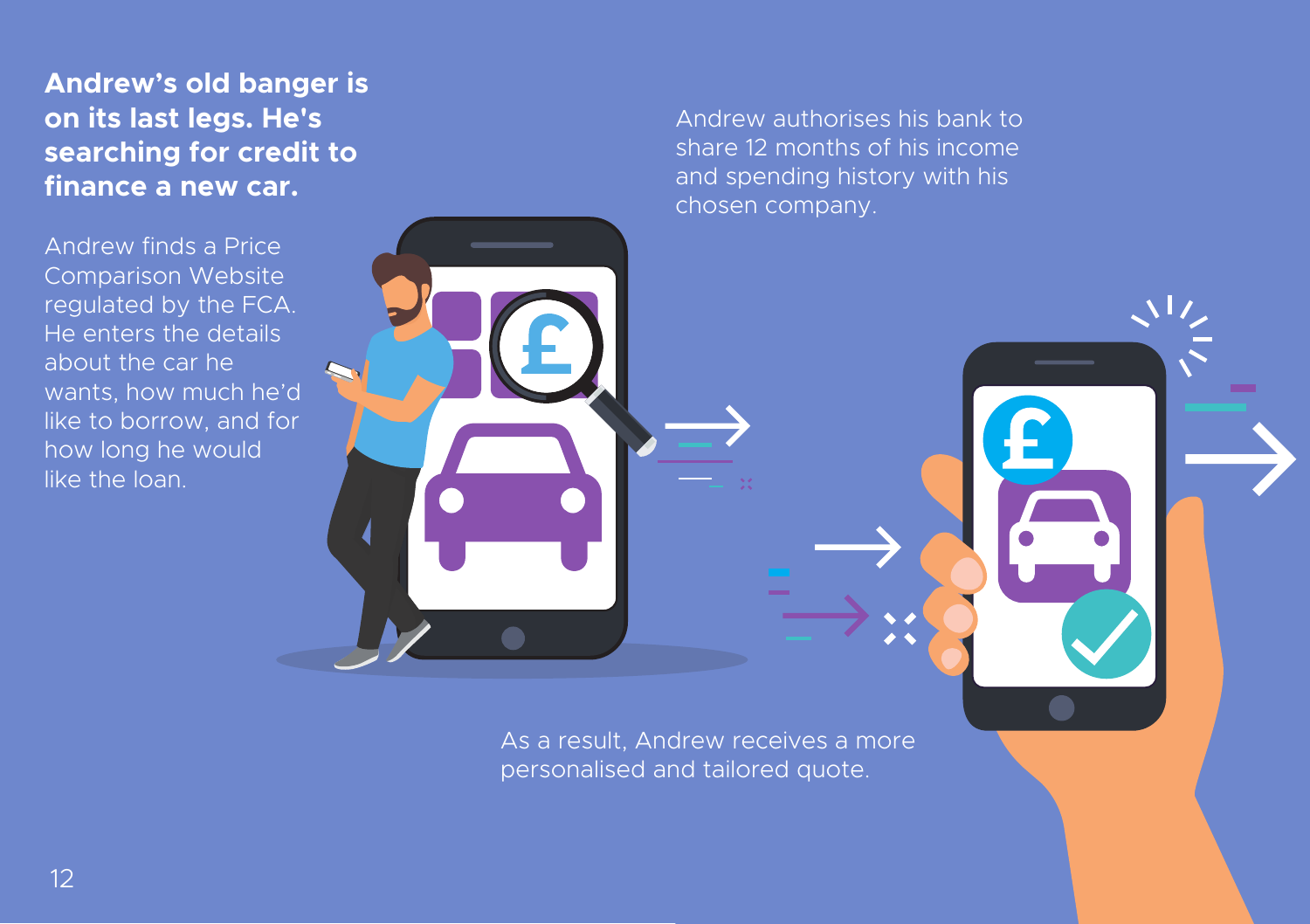Having checked that the website is FCA regulated, Andrew's bank securely provides the website with the specified information.

**1 2 3**

Analysis of Andrew's account history shows a disposable income of £400 a month and a good credit history.

Andrew is presented with some competitive offers for his car loan.

By sharing his account history, Andrew was able to find and select an appropriate loan for the car quickly.

**Andrew is happy, he is in control of his money.**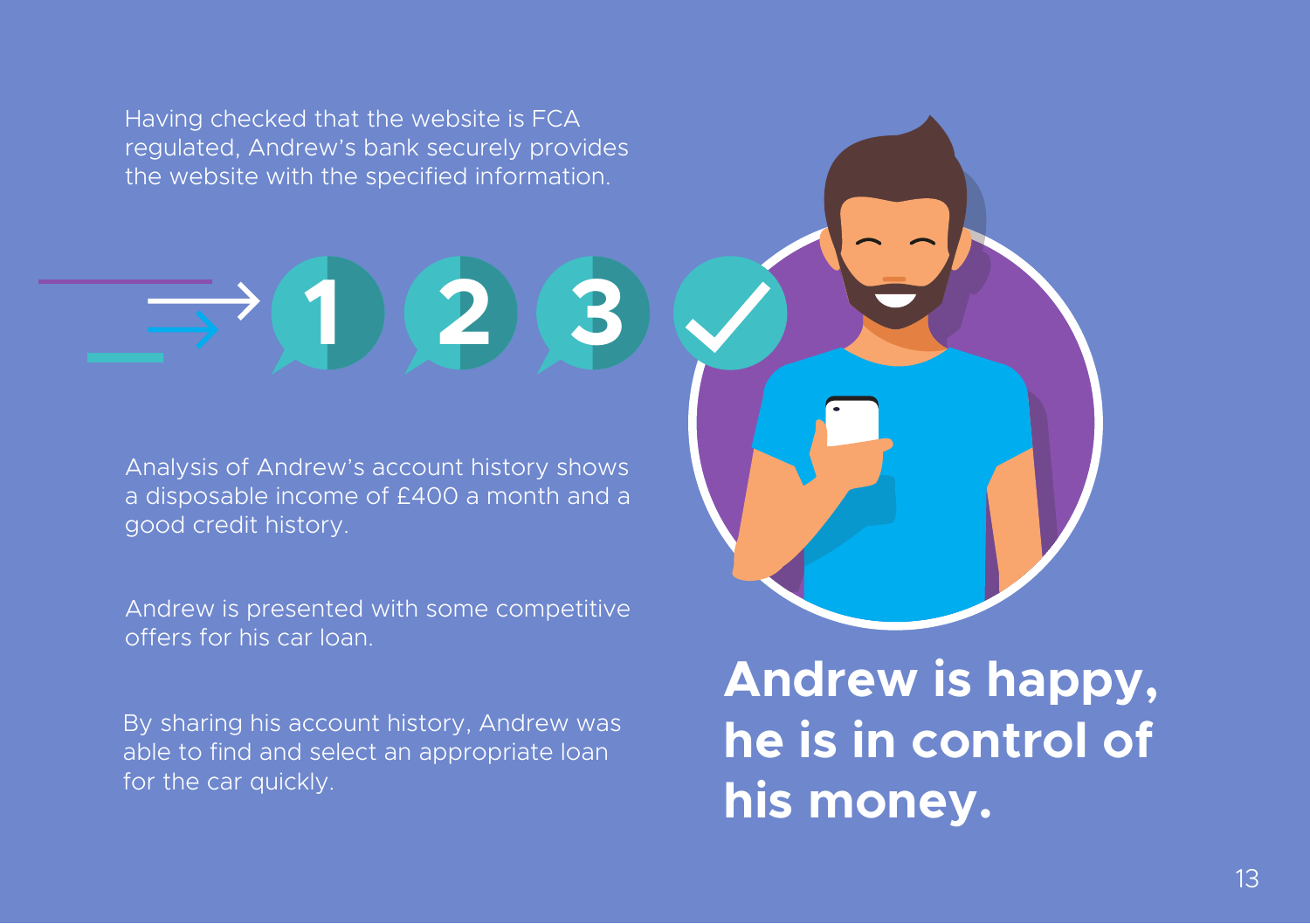### **Accountant Lucy is looking for a loan to finance a piece of equipment for the company.**

Lucy finds a Price Comparison Website that is FCA regulated. She enters details about the equipment, how much they need to borrow, and for how long they want the loan.



The website tells Lucy she will get a more personalised quote and better chance of getting the loan if she gives them consent to have one-off access to 12 months history about the income and spending in the company current account.



After reading the terms carefully, Lucy authorises her bank to share the company's current account information with her chosen company.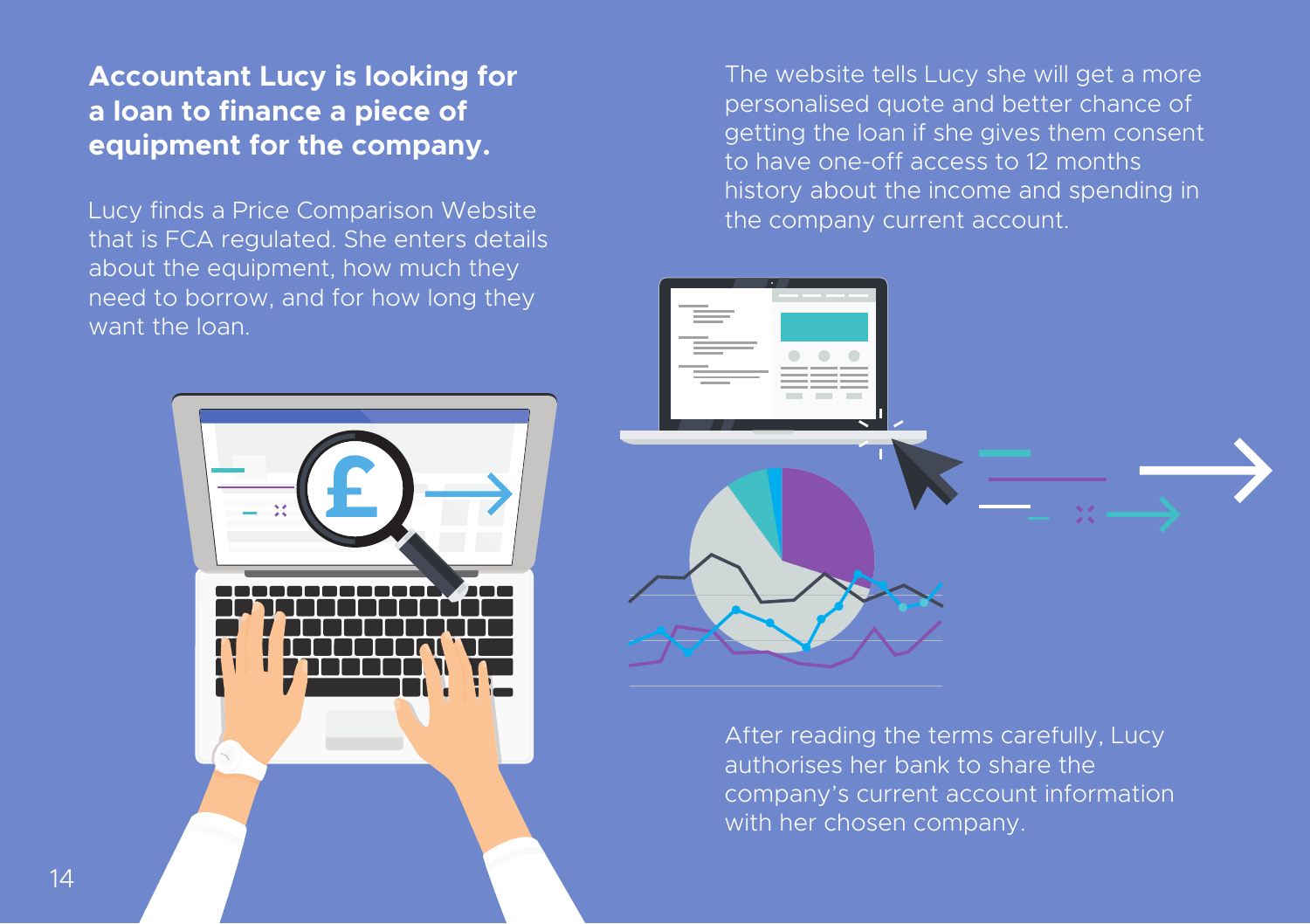Having checked that the website is FCA regulated, the company's bank securely provides the website with the specified information.

The website calculates that the company qualifies for 3 different loans with different providers. The provider Lucy chooses accepts her application and lends the amount needed to buy the equipment.

**3**

**L u c y i s** happy, **s h e i s i n c o n t r o l o f t h e c o m p a n y ' s** money.

By sharing the company account history, Lucy was able to find and select an appropriate loan for the equipment quickly.

**2**

**1**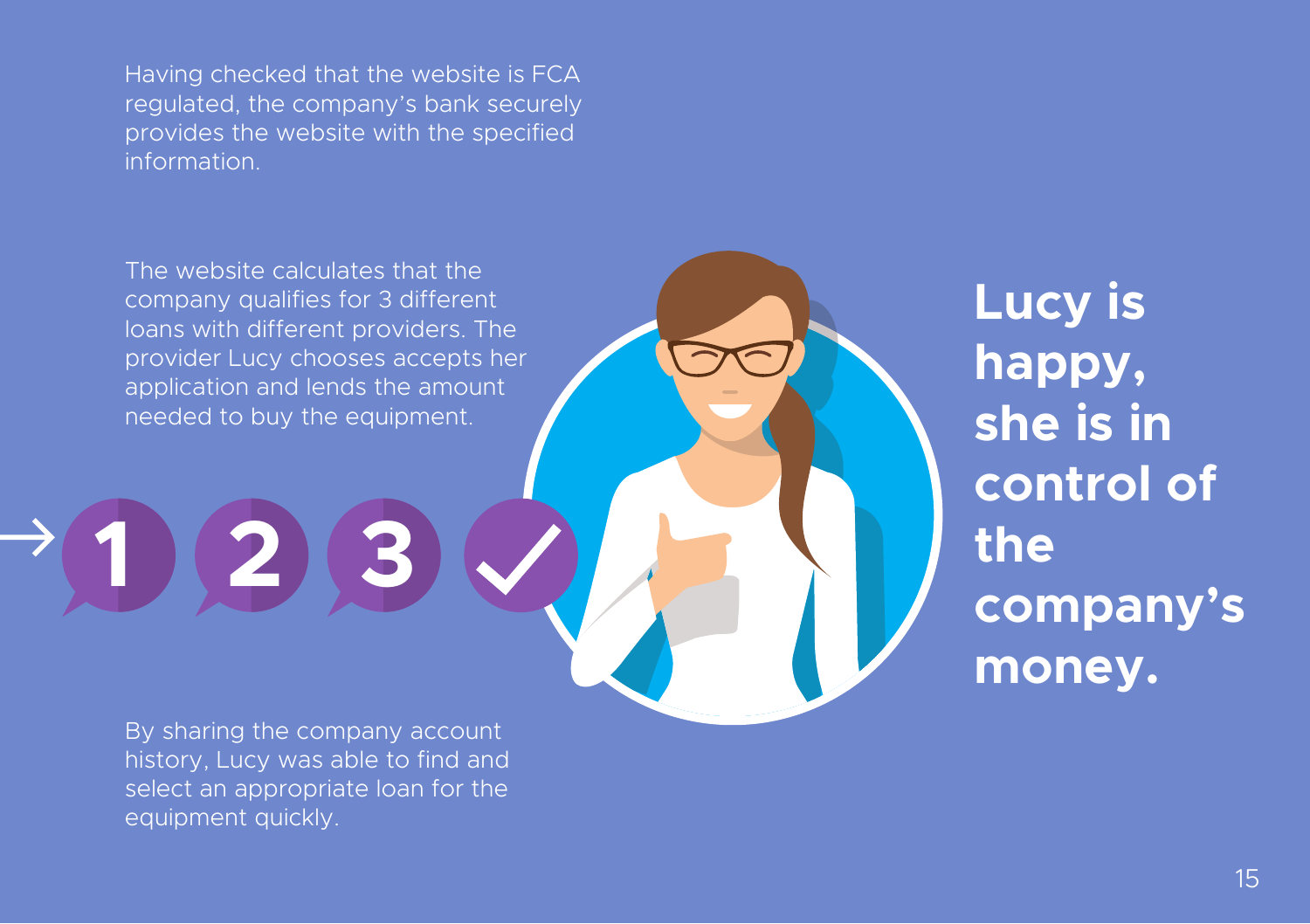

## **C u s t o m e r p r o t e c t i o n**

We have all been taught to never share our account details. That's still good advice in many ways, but the difference with Open Banking is that we are creating software and security systems that give you the option to share your account information securely.

You are in control: you will be asked to provide explicit consent to a company accessing your data, choosing how long and what they can do with this data.

The Open Banking standard has security at its heart: your data is encrypted and its usage is tracked, and only companies regulated by the Financial Conduct Authority or other competent authorities can use it.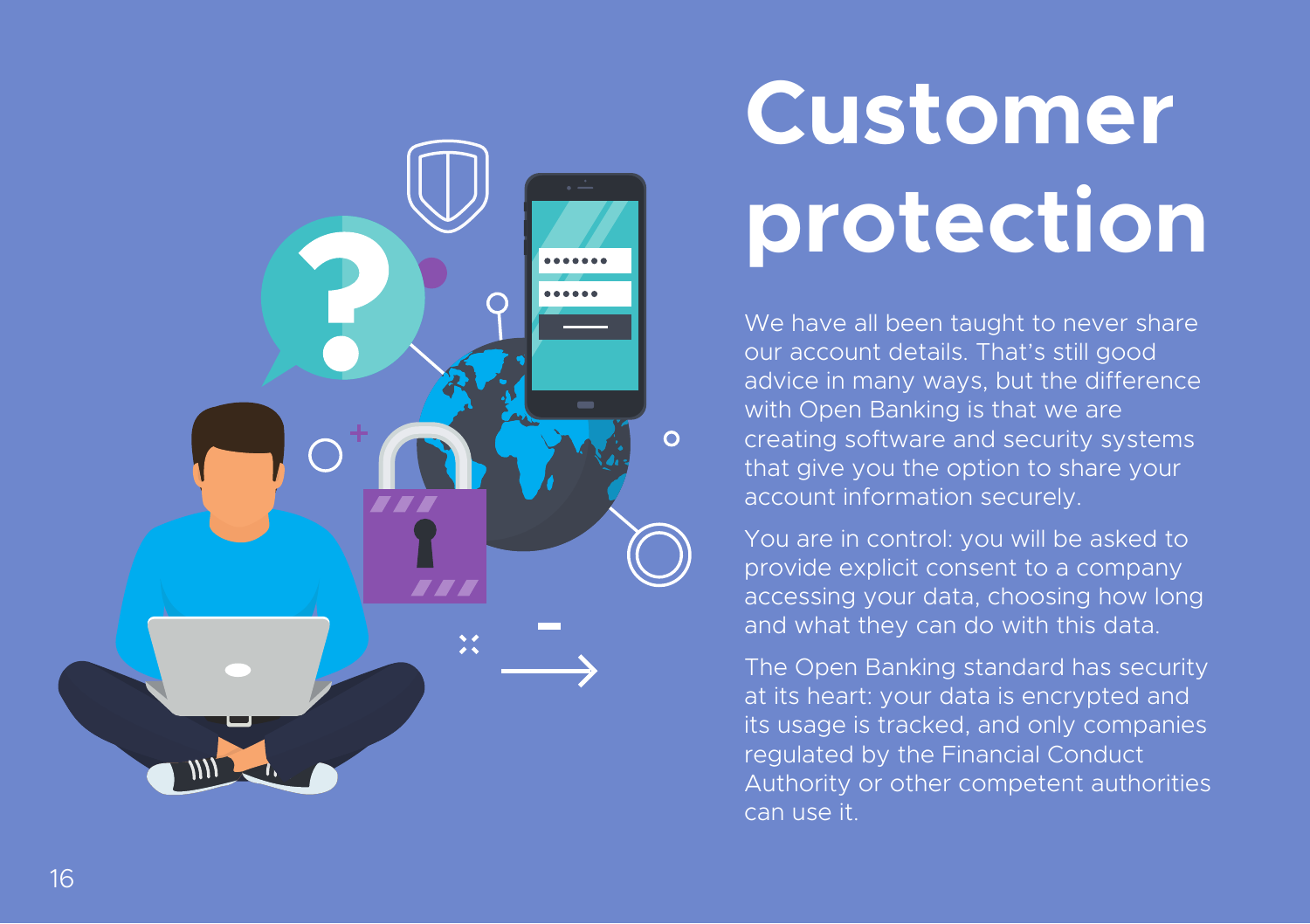### **Security measures**

Although it is important for consumers and small businesses to check carefully who they share their information with, the regulation provides some safeguards.

Any company\* that is enrolled with Open Banking will be regulated in their country of origin. In the UK, this is the Financial Conduct Authority.

Once you've given explicit consent to share your information you will be redirected to your own bank or building society's login page, where you'll enter your login details directly. This allows you to authorise your bank or building society to share your data securely.

Every single entity involved in Open Banking must comply with data protection laws. In the UK that's the Data Protection Act. In May 2018, the Data Protection Act will be replaced with the General Data Protection Regulation (GDPR), which includes fines of up to €20 million, or 4% of the company's turnover, for organisations that do not take data protection seriously.

Regulators place great importance on the protection of personal data and any entity failing in this obligation would be in breach of strict requirements. The ICO could issue a fine.

\*You will be able to find and check the legitimacy of these companies on the FCA website.